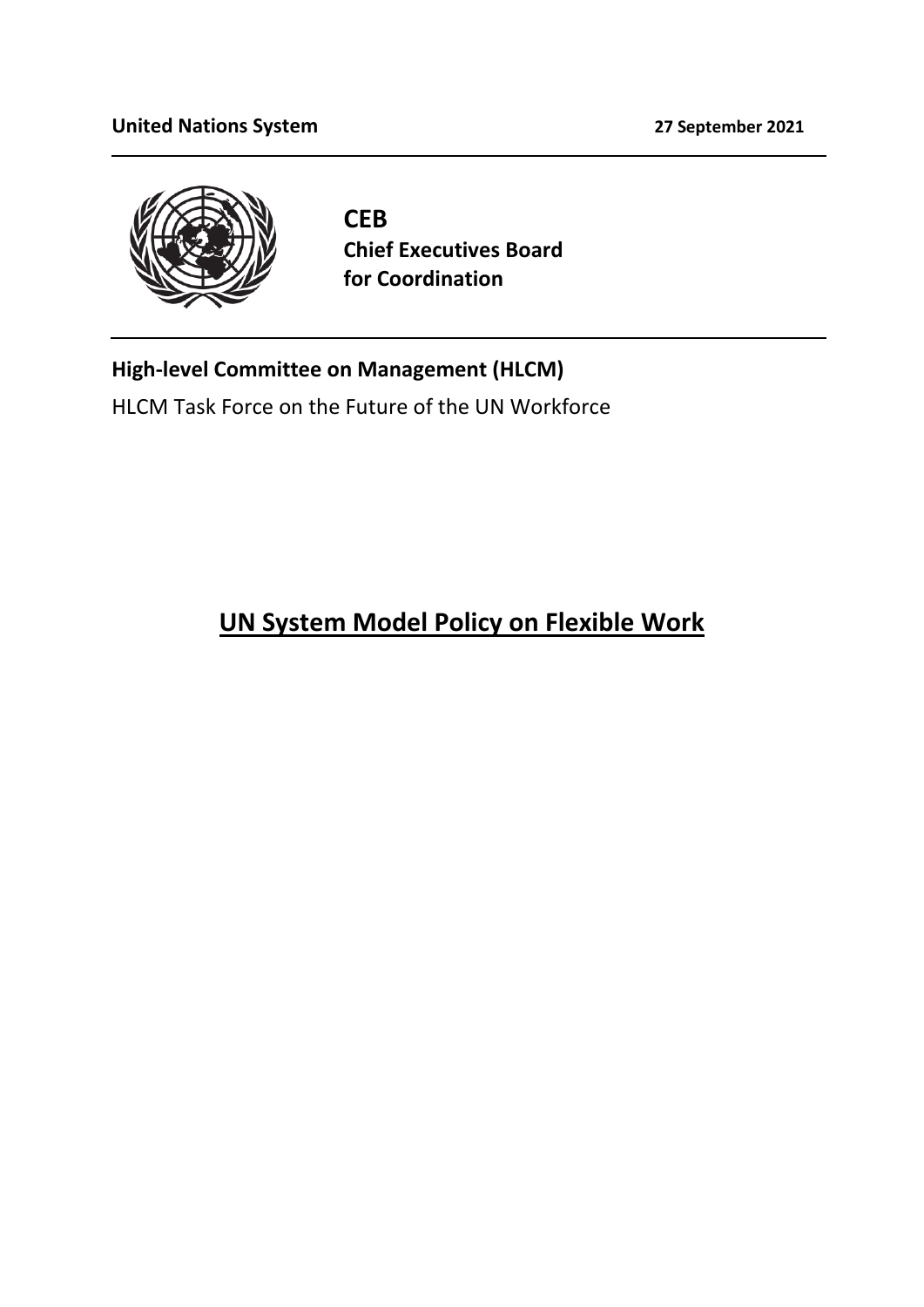#### **Part I – General provisions**

#### **General Provisions**

- 1. Flexible work (FW) entails voluntary adjustments to the normal working hours and/or locations, agreed between UN personnel<sup>1</sup> and their managers in accordance with the organizations' Staff Regulations and Rules and relevant internal policies. FW provides a foundation for work-life harmony and offers UN personnel the flexibility to effectively manage both their work and personal responsibilities. These arrangements support overall well-being, including the mental and physical health of UN personnel, as well as motivation, productivity and contribute to attraction and retention of talent.
- 2. FW may be applicable to all personnel, regardless of grade or level. Organizations should promote equal applicability across the workforce so that all personnel have fair and equitable access to a range of flexible work. Managers are expected to model and promote these arrangements, subject to exigencies of service.
- 3. FW is voluntary and initiated by UN personnel and must be distinguished from alternate working arrangements, which are decided upon by the organization.
- 4. FW is different from leave or time off, which are considered an absence from work. If personnel need to be excused from work, leave or time off (including compensatory time off) must be requested and approved.
- 5. FW is also different from part-time work<sup>2</sup>, which refers to an overall reduced number of hours worked, or the percentage of working hours on the basis of which the compensation (including salaries, benefits and allowances) would be determined as opposed to full-time employment. An individual on part-time work may also avail of FW. Work-related training and related activities are also not FW.
- 6. Managers should be encouraged to consider FW requests favourably, while duly considering the compatibility with the completion of functions and exigencies of service. Personnel do not need to provide reasons for their requests. Any decision (approval or denial) should be transparently communicated and, if denied, the reason should be clearly justified.
- 7. The use of FW is approved for a specific duration. This should be reviewed and discussed regularly, as part of ongoing communications between the managers and their team members. An arrangement may be suspended or discontinued by either the individual or their manager, should new organizational requirements for the position, personal circumstances, or failure to adhere to the arrangement, such as underperformance, necessitate such suspension or discontinuation. An appropriate notice period should be agreed upon by both parties for all such suspension or discontinuation.
- 8. A combination of one or more FW options may be authorized.

 $1$  The term "personnel" shall include staff personnel (e.g. international and locally-recruited) and non-staff personnel with adirect contractual relationship with each organization (e.g. consultants, individual contractors, interns, UN Volunteers, etc.).

<sup>2</sup> Differences between **part-time work and part time employment:** Organizations should be mindful of the distinction between part-time work and part-time employment. **Part-time work** applies to existing personnel who may require adjustments to their contractual status on a temporary or semi-permanent basis during the course of the career lifecycle, such as for child or elder care purposes, or when transitioning into a phased retirement programme. In contrast, **part-time employment** implies that the employee is recruited on that basis. This Model Policy solely encompasses part-time work, while acknowledging that part-time employment, as a contractual modality, may be addressed in other relevant documents. Part-time work is applicable to employees regardless of gender when available in the employing organization.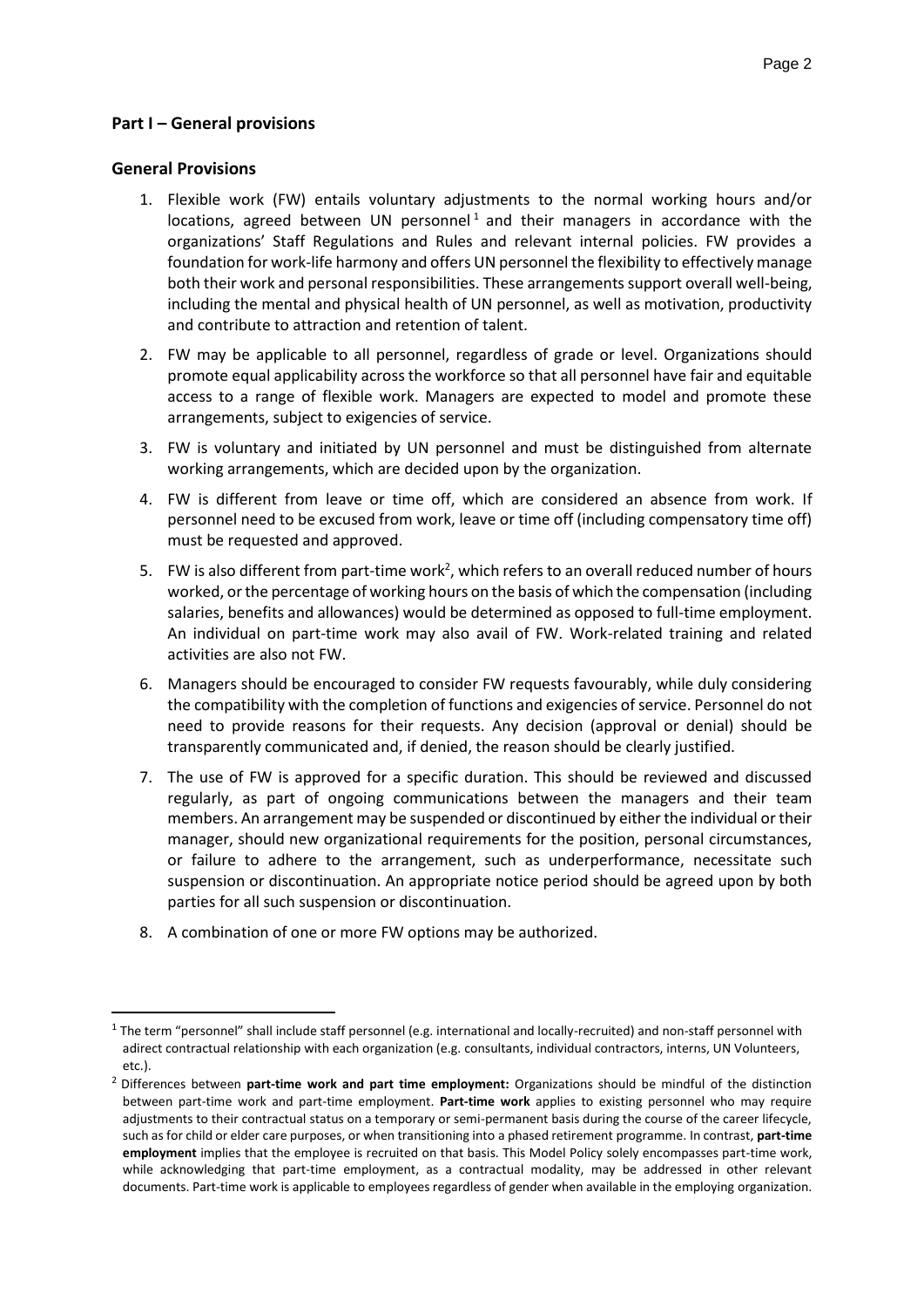- 9. Accountability mechanisms should be put in place to promote transparency, fairness, equity and consistency within each organization and among organizations of the UN common system, when feasible, in the implementation of FW and part-time work. Organizations should regularly collect anonymized data, disaggregated by gender and other relevant dimensions, as determined by each organization's leadership, to monitor and evaluate the implementation of their internal policies on FW and on part-time work, if applicable.
- 10. Requests for FW and part-time work should be submitted and recorded in the organization's enterprise resource planning system, where feasible. This will help to track requests, approvals/denials and provide data on the use of FW and part-time work, as well as possible impacts on absenteeism, use of sick leave and retention of personnel. It may also allow organizations to gather lessons learned on the obstacles to full implementation of FW and part- time work.

## *Explanatory notes*

*FW has been incorporated into several common system initiatives including in the context of the [UN](https://www.un.org/gender/sites/www.un.org.gender/files/gender_parity_strategy_october_2017.pdf) Secretary-General's System[-wide Strategy on Gender Parity](https://www.un.org/gender/sites/www.un.org.gender/files/gender_parity_strategy_october_2017.pdf) and [the Enabling Environment](https://www.unwomen.org/en/digital-library/publications/2019/02/supplementary-guidance-on-the-enabling-environment-guidelines-for-the-united-nations-system)  [Guidelines](https://www.unwomen.org/en/digital-library/publications/2019/02/supplementary-guidance-on-the-enabling-environment-guidelines-for-the-united-nations-system) and [the Field-Specific Enabling Environment Guidelines for the United Nations System.](https://www.unwomen.org/en/digital-library/publications/2021/01/make-parity-a-reality) It is a powerfultool to promote work-life harmony for all and complement the mandates of the United [Nations](https://www.un.org/en/healthy-workforce/files/Strategy%20-%20full.pdf) System [Mental Health and Well-Being Strategy](https://www.un.org/en/healthy-workforce/files/Strategy%20-%20full.pdf) and the [United Nations Disability](https://www.un.org/en/content/disabilitystrategy/)  [Inclusion Strategy](https://www.un.org/en/content/disabilitystrategy/) amongst others. The COVID-19 pandemic made new ways of working possible for a variety of job roles.*

*FW is intended for all personnel irrespective of status or background. FW is also intended to support all personnel across a range of situations without discrimination, stereotyping or biases.*

*While recognizing that not all roles or functions may be suitable for all types of flexible working arrangements, managers are encouraged to explore the range of FW to see what might be suitable forthe specific job role, team, time period and context. Managers should be empowered to decentralize and expedite the processing of FW requests.*

*Organizations, in particularthose with a field presence and specialized technical agencies, will need to consider functions that require on-site presence at the duty station and /or at the office and the overall operational environment, noting that certain roles and /or functions cannot be fulfilled easily if working outside of the premises and/oroutside of the official duty station.*

*Organizations should give special consideration to situations of dual career couples. Managers of personnel whose spouse/partner is being reassigned shall give special consideration for teleworking from the duty station where the spouse/partner has been reassigned to.*

#### **Guiding Principles**

#### **Trust and accountability**

11. FW is based on mutual trust, which is key to a successful professional relationship between managers and their team members. Managers should clearly communicate to personnel on their responsibilities and agreed deliverables including performance expectations and timelines.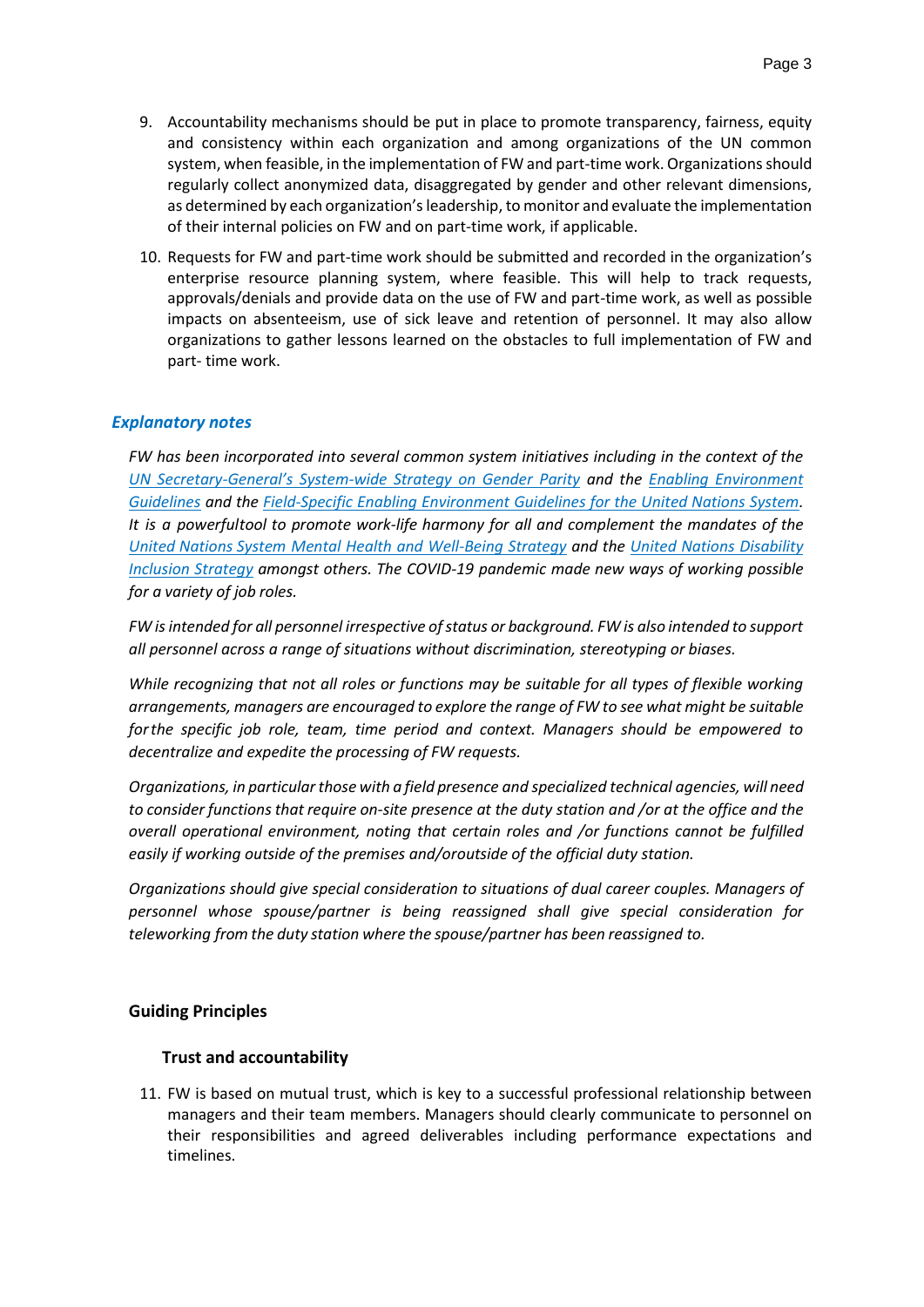## **Management by results**

12. The work of all personnel, including those who avail of FW, must be planned and evaluated in accordance with the organization's internal policies on performance management, including results-based evaluation and provision of clear and timely feedback. The use of FW should not result in an increased workload for other personnel.

## **People-centered approach**

- 13. FW is underpinned by the ethos and guiding principles of th[e Senior Leadership Commitments](https://unsceb.org/sites/default/files/2021-04/2021.HLCM_.6.Add_.2.Rev_.1%20-%20Senior%20Leadership%20Commitments_0.pdf) (SLCs), which were developed to guide organizations and their global workforces towards the future of work. The SLCs invite senior leaders to welcome new ways of viewing leadership by empowering teams and allowing for flexibility and innovation. These Commitments are grounded within the [Leadership Framework](https://unsceb.org/united-nations-system-leadership-framework) and the people-centred approach that is also central to FW.
- 14. The implementation of a range of FW options shall put well-being and health (both mental and physical), and safety and security of personnel at the centre. Organizations should ensure the availability of the necessary tools, guidance and training to all UN personnel and in particular to managers, to allow an effective, inclusive and consistent application of this policy across the organization.

## **Resourcing and support**

15. FW should normally not result in additional costs. However, active reallocation of resources may be required, for example for the provision of laptops or other equipment. Organizations may decide to cover certain costs and provide other relevant support to personnel.

## **Flexibility for field contexts**

- 16. Field locations may face more challenges in being able to take advantage of some options of FW due to the expectations of physical presence by the host government, beneficiaries and external partners. FW should be adapted to respond to duty station-specific realities and needs, in accordance with the organization's applicable policies. FW can help to support physical and mental health of personnel serving in challenging work environments and mitigate the risks of burnout and absences.
- 17. Organizations with a field presence, particularly those in hardship duty stations, may consider operationalizing FW to meet their needs, for example by establishing hybrid teams consisting of personnel based within and outside the duty station on a rotational basis in accordance with the Organization's applicable policy, mindful of particular local contexts.

## **Gender parity, diversity and inclusion**

18. FW helps organizations to attract, retain and motivate highly talented personnel that reflect the diversity of a global workforce. FW is part of institutional support for gender equality and helps break down barriers for employment, including among persons with disabilities. Organizations should both promote and implement FW with a view to diversifying their talent pools, and therefore contributing to gender parity, diversity and inclusion.

## **Ecological responsibility**

19. Organizations must strive towards a lighter and greener environmental footprint and ensure that sustainability and earth-friendly measures are incorporated into all facets of their operations. This is also an important factor to take into account when considering the feasibility of FW.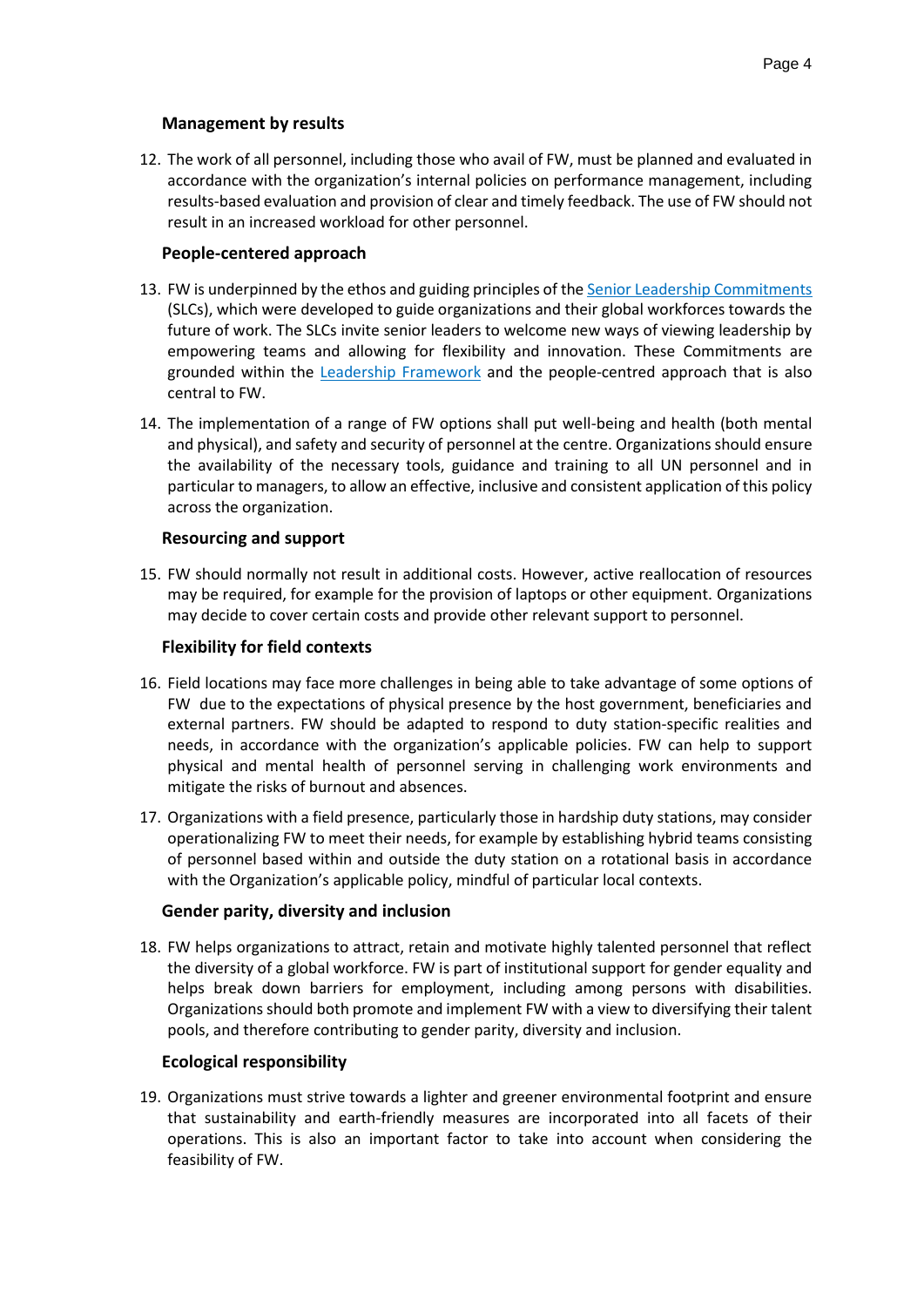#### *Explanatory notes*

*Organizations are expected to move towards flexibility and a focus on the delivery of measurable results, and away from a "face-time / presenteeism" culture. Organizations may wish to augment existing guidance or develop new materials to support the management of virtual and hybrid teams. Managers are to be mindful that the right to disconnect should be respected regardless of the working arrangements in place, including for those teleworking from home or outside the duty station. Designated working hours may be agreed on, to ensure effective communication and coordination between managers and team members, if necessary.*

*Where feasible, organizations may cover certain costs associated with FW. Organizations may also provide other types of support such as guidance/assistance for setting up home ergonomic workstations, internet connections or other technological hardware. Additionally, organizations may leverage existing systems contracts to gain discounts for personnel who may need new office equipment. Looking towards the future of work it is important to consider long term teleworking and how the workplace might be set up to remain efficient and environmentally friendly and to generate potential savings.*

*Enabling and encouraging personnel to make green choices at their workplace and home offices represents a vital change that must be normalized as organizations take responsibility for championing environmental stewardship. For example, virtual web conferences reduce the need for face-to-face interactions and official travel, leading to reductions in carbon emissions.*

#### **Part II – Flexible Work options**

#### **Flexible working hours**

20. Flexible, or staggered, working hours allow personnel to adjust the start and end times of their working days, provided that they work the required number of hours in any given day or week and are present during the common work week or core working hours established for their duty stations, if any. Subject to exigencies of service, the full extent of flexibility should be given to allow a personalized schedule in accordance with the organization's internal policies.

#### **Compressed work schedule**

- 21. A compressed work schedule allows personnel to redistribute the daily working hours in a given period to accrue time off. The working time that would normally have been spent during a period of one or two weeks is compressed into longer working days by redistributing the number of working hours per day. Normally, this redistribution of normal working hours allows personnel to have one day off or two days off, as applicable, per month. Variations on the number of hours and days off may be applied, subject to agreement between the personnel and their manager to accommodate specific circumstances in accordance with the organization's internal policies. Days accrued as a result of a compressed work schedule should not be carried forward, accumulated, or credited to annual leave or compensatory time off.
- 22. Organizations are invited to consider various options for compressed work schedules. In order to grant maximum flexibility, organizations could for instance consider an option whereby the working hours required for one month need to be completed within that same month.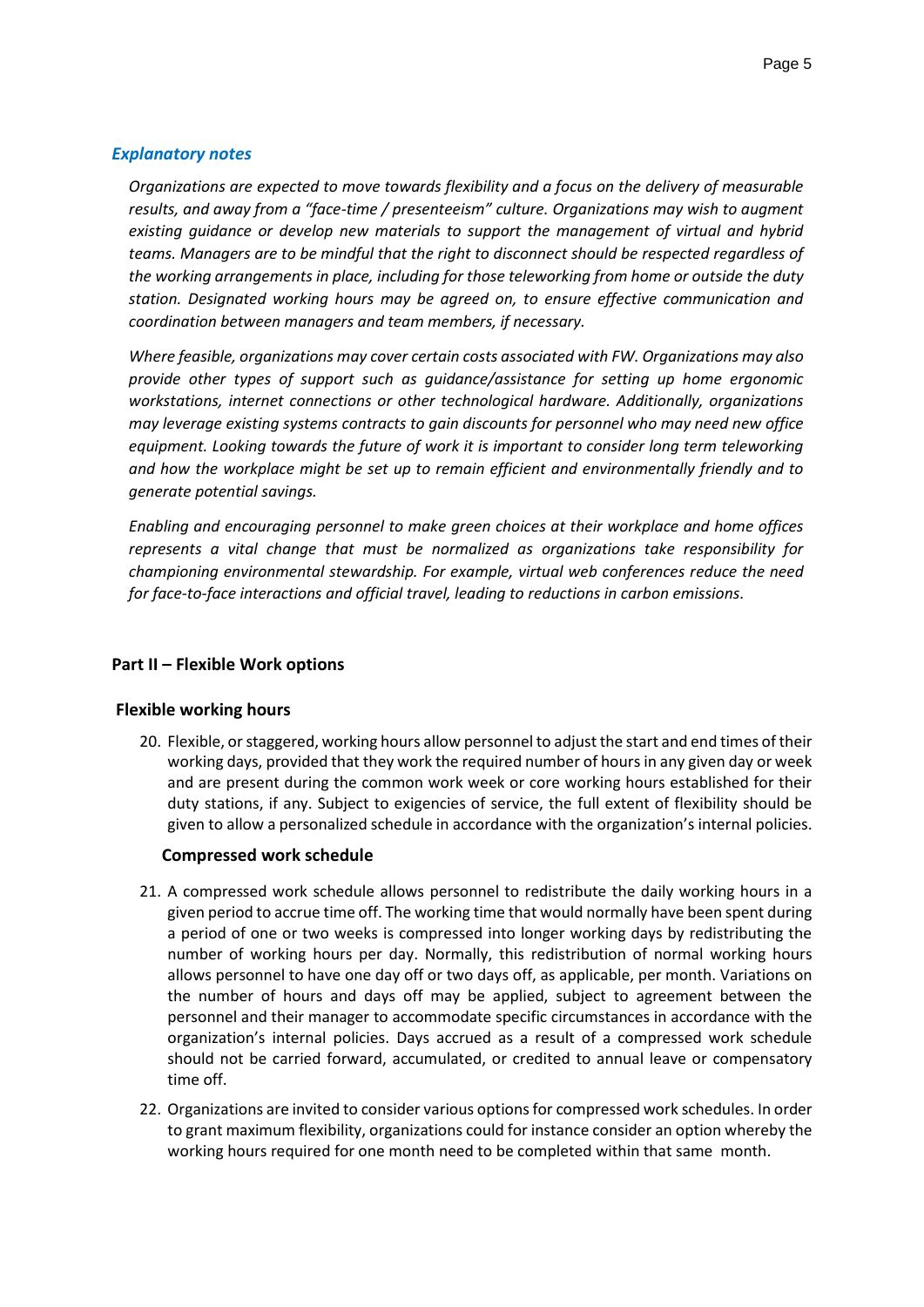23. A compressed work schedule may also be designed specifically for meeting the needs of locally recruited personnel in hardship duty stations. Organizations may consider a modality for instance that would consist of one week off that is not charged against annual leave to be granted after a continuous period of time worked on a compressed work schedule. Personnel availing of such compressed work schedules may have some of their allowances adjusted during periods of absence, for example danger pay.

#### *Explanatory notes*

*A compressed work schedule is a way to mitigate the severity of hardship conditions and remote environments and could help achieve or maintain gender parity by allowing locally recruited personnel to spend more time off with their families. Locally-recruited personnel face specific challenges in hardship duty stations, including potential isolation from families and added stress and anxiety due to local conditions, as well as security issues.*

### **Teleworking<sup>3</sup> from the duty station**

24. Teleworking within the duty station allows personnel to work at an alternative site at the official duty station. Teleworking may be authorized in units of half or full days and up to a maximum number of days per week in accordance with the organization's internal policies. Teleworking may be ad-hoc, agreed on for specific days, or authorized for a period of time.

#### **Teleworking away from the duty station**

- 25. Teleworking outside the official duty station allows personnel to work from an alternative location outside of their official duty station. It may be allowed for a limited period of time, in accordance with the organization's internal policies. When assessing the feasibility of teleworking outside of the duty station, host country regulations, where applicable, as well as the conditions of service applicable to the different categories of personnel need to be considered.
- 26. Personnel and managers should discuss the impact of time zone differences, if applicable, and other relevant aspects that may have an impact on personnel's performance and/or ability to collaborate efficiently with other team members and counterparts within or outside of the organization.
- 27. Personnel are responsible for any travel-related cost between the official duty station and the alternative location of their choice. Normally, personnel should also be responsible for making administrative arrangements (such as obtaining visas, office space, internet, phone, computer) unless provided by the organization in accordance with its internal policies. Organizations should inform personnel of the impact and possible required changes to medical evacuation options, medical insurance coverage, visa status, and privileges and immunities.

 $^3$  Although telecommuting, remote work, working from home, and telework are often used interchangeably, for the purpose of this document, the term 'telework' is used.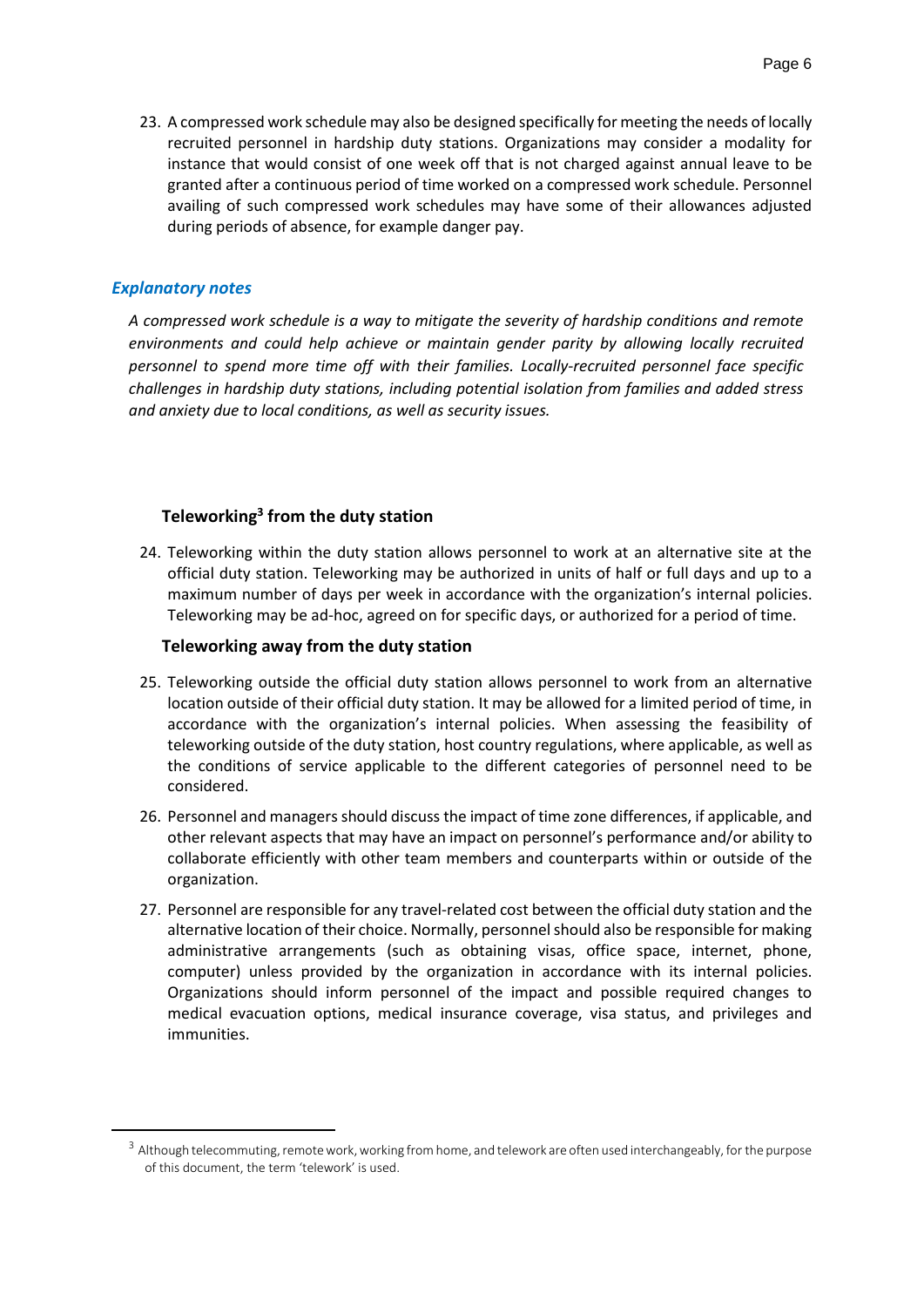28. Personnel should be informed that teleworking away from the duty station may have an impact on their remuneration, benefits and allowances in accordance with the organization's internal policies. Organizations endeavour having a common approach and clear provisions on such impact in their internal policies in accordance with the UN common system's conditions of service, the purpose and intent of each benefit and allowance as defined by the International Civil Service Commission (ICSC) and approved by the General Assembly and any other relevant decisions of their governing body.

#### *Explanatory notes*

*The compensation package for internationally recruited personnel is based on the Noblemaire principle and the post adjustment component of their remuneration is associated with the cost of living at their official duty station. The compensation package for national staff is based on the Flemming principle, i.e. associated to best prevailing conditions of service at the official duty station. Accordingly, some benefits and allowances may need to be adjusted during periods of teleworking outside the duty station in accordance with the purpose and intent of such benefits and allowances as defined by the ICSC.*

*Organizations are to exercise flexibility in regard to requests to telecommute outside the duty stations, subject to exigencies of service, as there may be multiple reasons for which an individual may make such a request.*

*Organizations should endeavour developing a coherent approach to telework outside the duty station, with so as to promote equity, consistency and fairness in the treatment of personnel availing of this FW option among organizations of the UN common system.*

#### **Part III - Part-time work**

- 29. Part-time work allows personnel to reduce their working hours to less than 100 per cent fulltime work. Part-time work may be offered on 90%, 80%, 75%, 60% or 50% of the established full-time work, as agreed between personnel and their managers.
- 30. Personnel should be made aware that salary, benefits and allowances will be prorated according to the percentage of time worked, in accordance with the organization's internal policies.
- 31. Organizations should ascertain whether host country agreements may require full-time employment for visa purposes, as well as any other limitations in relation to the privileges and immunities and make this information available to their personnel. Organizations are encouraged to make efforts to overcome such barriers, including the possibility of seeking clarifications from national authorities if appropriate.
- 32. Upon request from personnel, part-time work would be considered taking into account operational requirements and exigencies of service. The contractual status of personnel in part- time work will not be affected. However, the conditions of service will be adjusted as provided above and in the organization's internal policies.